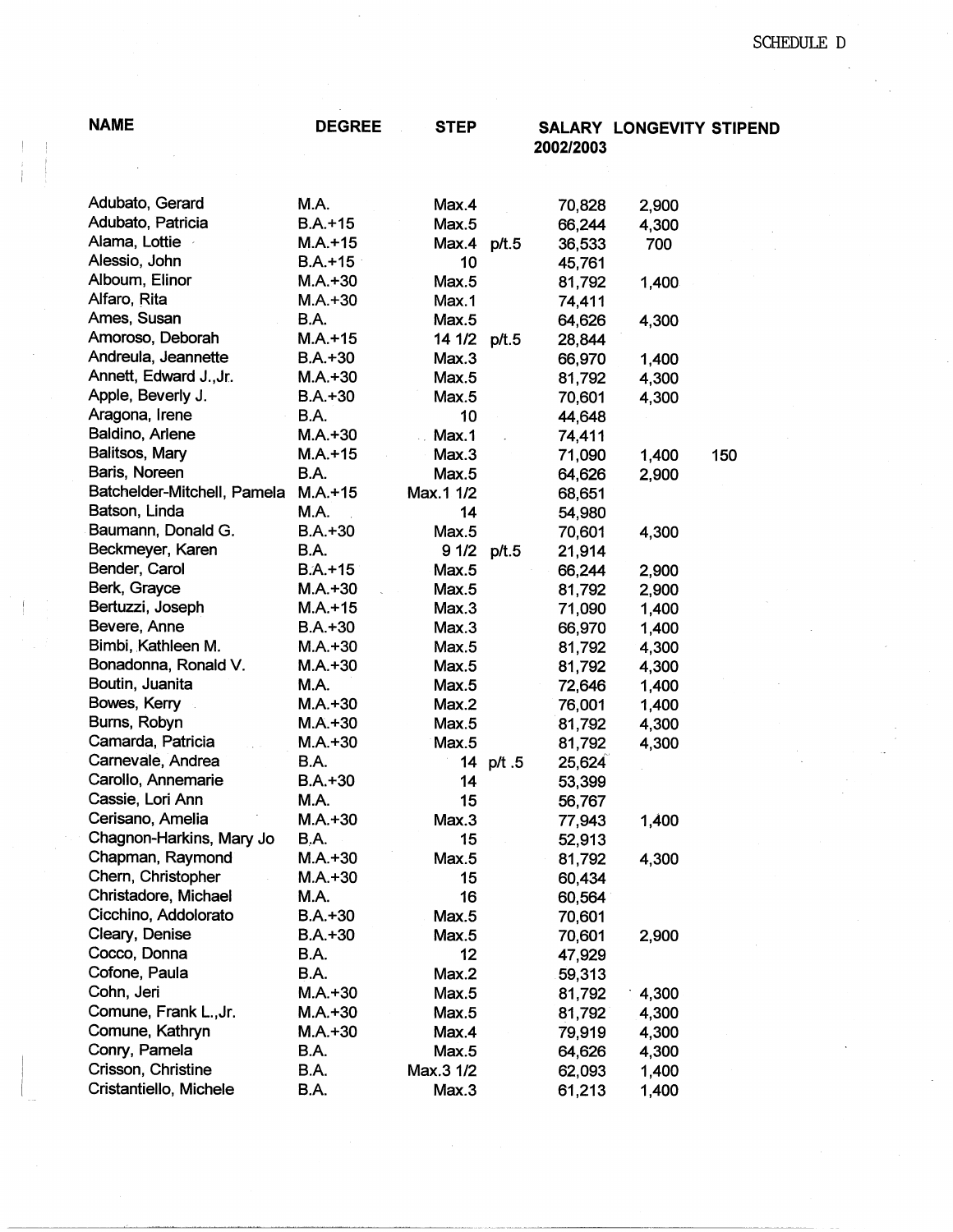| <b>NAME</b>           | <b>DEGREE</b> | <b>STEP</b>      | 2002/2003           | <b>SALARY LONGEVITY STIPEND</b> |       |
|-----------------------|---------------|------------------|---------------------|---------------------------------|-------|
| Cullity, Kathleen     | $M.A.+30$     | Max.1            | 74,411              |                                 |       |
| Cummings, James       | $M.A.+30$     | Max.5            | 81,792              | 4,300                           |       |
| Cunningham, Joyce     | $B.A.+15$     | 91/2             | 44,920              |                                 |       |
| Dalli, Richard S.     | $M.A.+30$     | Max.5            | 81,792              | 4,300                           |       |
| Daly, Rachel          | $M.A.+15$     | Max.3            | 71,090              |                                 |       |
| D'Angelo, Peter       | $M.A. + 30$   | Max.5            | 81,792              | 1,400                           |       |
| David, Nicole         | M.A.          | 12               | 51,420              |                                 |       |
| DeBonis, Cynthia      | $M.A.+30$     | Max.5            | 81,792              | 4,300                           |       |
| DeFilippis, Lillian   | $M.A.+30$     | 18               | 72,821              |                                 |       |
| DeLitta, Theresa      | B.A.          | 12               | 47,929              |                                 |       |
| DiGiovine, Donald A.  | Doctorate     | Max.5            | 84,522              | 4,300                           | 1,940 |
| Dingwell, Susan Lee   | <b>B.A.</b>   |                  | 14 p/t .5<br>25,624 |                                 |       |
| Dorfman, Gloria       | $M.A.+15$     | 11               | 51,274              |                                 |       |
| Dougherty, Margaret   | $M.A. + 15$   | Max.5            | 74,939              | 4,300                           |       |
| Douglas, Loretta      | $M.A. +30$    | Max.5            | 81,792              | 4,300                           |       |
| Dow, Marita           | $M.A.+30$     | Max.3            | 77,943              | 1,400                           |       |
| Ellis, Donna          | $B.A.+15$     | Max.2 1/2 p/t .5 | 30,877              |                                 |       |
| Farkas, William L.    | $M.A. + 30$   | Max.5            | 81,792              | 4,300                           |       |
| Farro, Jennifer       | <b>B.A.</b>   | 12               | 47,929              |                                 |       |
| Ferraro, Danielle     | <b>B.A.</b>   | 11               | 46,289              |                                 |       |
| Ferriol, Kenneth      | B.A.          | 12               | 47,929              |                                 |       |
| Fischer, Patricia     | $M.A.+30$     | Max.5            | 81,792              | 2,900                           |       |
| Fisher, Linda         | M.A.          | Max.3            | 68,906              | 2,900                           |       |
| Flannery, Katherine   | B.A.          | 14               | 51,247              |                                 |       |
| Foglio, Nancy         | M.A.          | 15               | 56,767              |                                 |       |
| Foote, Elizabeth      | $M.A. + 30$   | Max.5            | 81,792              | 2,900                           |       |
| Franks, Katherine     | $M.A.+15$     | Max.5            | 74,939              | 2,900                           |       |
| Freedman, Jill        | <b>B.A.</b>   | 11               | 46,289              |                                 |       |
| Fuccello, Margaret    | <b>M.A.</b>   | Max.5            | 72,646              |                                 |       |
| Furnari, Susan        | Doctorate     | Max.5            | 84,522              | 1,400                           | 150   |
| Gambaro, Jainine      | $B.A.+15$     | Max.3            | 62,722              |                                 |       |
| Gargiulo, Thomas      | <b>M.A.</b>   | Max.1            | 65,856              |                                 |       |
| Gebbie, Florence      | $B.A.+30$     | Max.5            | 70,601              | 2,900                           |       |
| Gernitis, Maria       | $M.A. + 30$   | 18               | 72,821              |                                 |       |
| Gesumaria, Susan      | B.A.          |                  |                     |                                 |       |
| Giangeruso, Laura     | M.A.          | 13<br>12         | 49,568<br>51,420    |                                 |       |
| Gilroy, Linda         | $M.A. + 30$   | Max.5            | 81,792              | 4,300                           |       |
| Goldberg, Dawn        | B.A.          | 10               | 44,648              |                                 |       |
| Grant, Thomas         | B.A.          | 12               | 47,929              |                                 |       |
| Graziano, Nicoletta   | $M.A.+30$     | Max.5            | 81,792              | 2,900                           |       |
| Griffin, Patricia     | $M.A.+30$     | Max.5            | 81,792              | 4,300                           |       |
| Griwert, Jolinda      | <b>B.A.</b>   | 15               | 52,913              |                                 |       |
| Gurney, Carol A.      | $M.A. + 30$   | Max.4            |                     |                                 |       |
| Hagert, Suzanne       | M.A.          | Max.5            | 79,919              | 4,300<br>4,300                  |       |
| Hannon, Marilyn       |               |                  | 72,646              |                                 |       |
| Hardin, Judith Anne   | B.A.          | Max.5            | 64,626              | 4,300                           |       |
| Healy, Joyce          | $M.A.+30$     | Max.5            | 81,792              | 4,300                           |       |
|                       | M.A.          | Max.5            | 72,646              | 4,300                           |       |
| Hill-Trovato, Hillary | M.A.          | Max.5            | 72,646              | 2,900                           |       |
| Holland, Doreen       | B.A.          | 15 1/2           | 54,683              |                                 |       |

 $\label{eq:2} \frac{1}{\sqrt{2}}\left(\frac{1}{\sqrt{2}}\right)^{2} \frac{1}{\sqrt{2}}\left(\frac{1}{\sqrt{2}}\right)^{2}$ 

 $\label{eq:2} \frac{1}{2}\sum_{i=1}^n\frac{1}{2}\sum_{j=1}^n\frac{1}{2}\sum_{j=1}^n\frac{1}{2}\sum_{j=1}^n\frac{1}{2}\sum_{j=1}^n\frac{1}{2}\sum_{j=1}^n\frac{1}{2}\sum_{j=1}^n\frac{1}{2}\sum_{j=1}^n\frac{1}{2}\sum_{j=1}^n\frac{1}{2}\sum_{j=1}^n\frac{1}{2}\sum_{j=1}^n\frac{1}{2}\sum_{j=1}^n\frac{1}{2}\sum_{j=1}^n\frac{1}{2}\sum_{j=1}^n\frac{$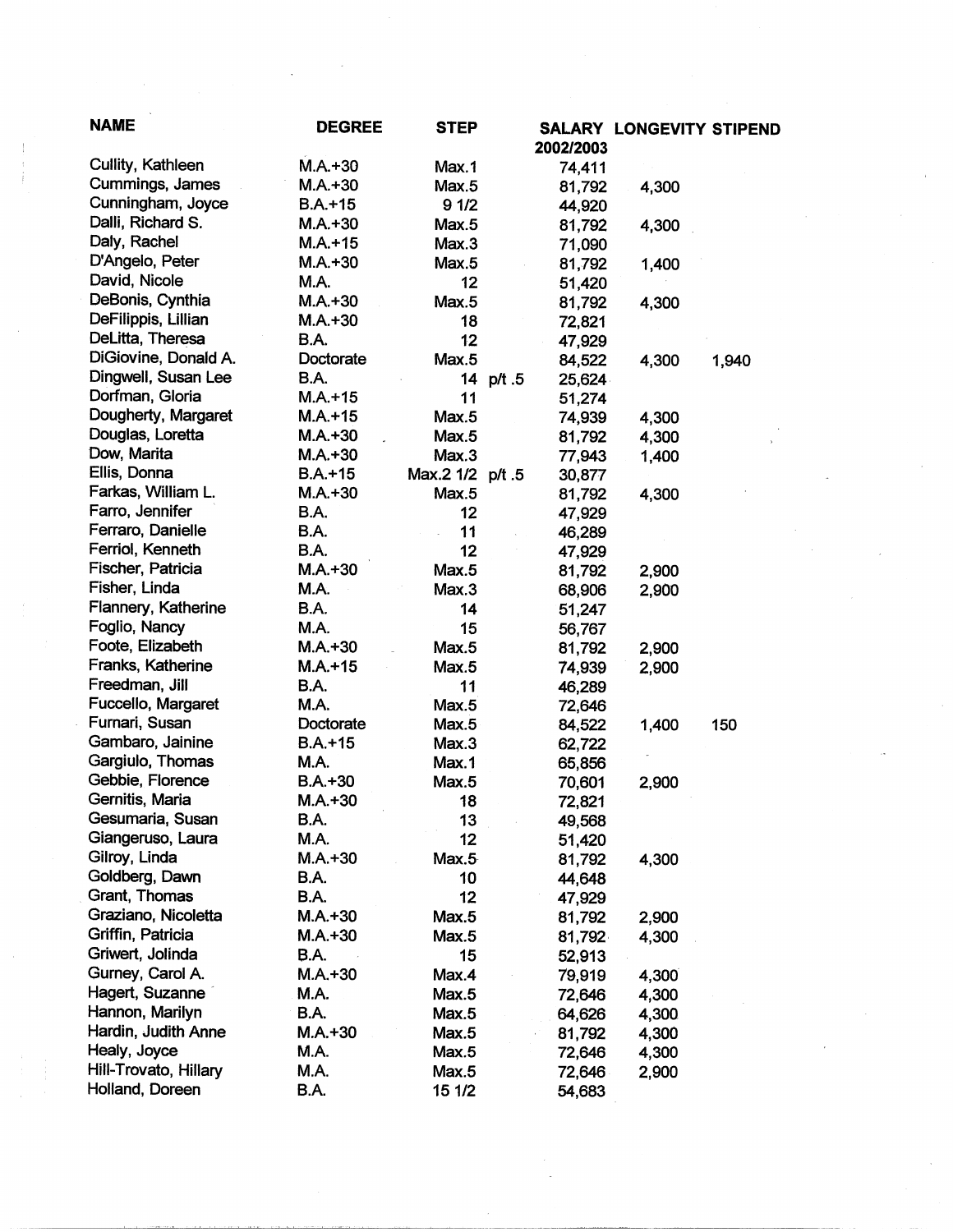| <b>NAME</b>           | <b>DEGREE</b> | <b>STEP</b> | 2002/2003 | <b>SALARY LONGEVITY STIPEND</b> |
|-----------------------|---------------|-------------|-----------|---------------------------------|
| Hrubash, Theresa      | <b>B.A.</b>   | 14 1/2      | 52,080    |                                 |
| Hungler, Hannah       | $B.A. + 15$   | 13          | 50,803    |                                 |
| Hutcheson, Donna      | $M.A.+15$     | Max.4       | 73,066    | 1,400                           |
| Hyland, Thomasina     | $M.A.+30$     | Max.5       | 81,792    | 4,300                           |
| Isabella, Patricia    | $B.A.+30$     | 11          | 48,235    |                                 |
| Kahn, Gail            | $M.A.+30$     | Max.3       | 77,943    | 1,400                           |
| Karsnak, Elaine       | $B.A.+30$     | Max.5       | 70,601    | 4,300                           |
| Kasner, Paula         | $M.A.+30$     | Max.5       | 81,792    | 2,900                           |
| Keating, Patricia     | $M.A. + 15$   | 15          | 58,609    | 1,400                           |
| Kelly, James          | <b>B.A.</b>   | Max.5       | 64,626    |                                 |
| Kinney, Catherine     | $M.A. + 30$   | Max.5       | 81,792    | 2,900                           |
| Kirk, Barbara         | $B.A.+30$     | Max.5       | 70,601    | 4,300                           |
| Koci, Adele K.        | <b>B.A.</b>   | Max.5       | 64,626    | 4,300                           |
| Kocum, Paul           | $B.A.+30$     | Max.4       | 68,837    | 2,900                           |
| Koegel, Richard       | $M.A.+30$     | Max.5       | 81,792    | 1,400                           |
| Konn, Mari            | $M.A.+30$     | Max.5       | 81,792    | 4,300                           |
| Koribanick, Kathryn   | B.A.          | 11          | 46,289    |                                 |
| Kowalski, Anne Marie  | $M.A.+30$     | Max.3       | 77,943    | 1,400                           |
| LaPierre, Diane       | M.A.          | 13 1/2      | 54,080    |                                 |
| Larcara, Sharon       | $M.A.+30$     | Max.3       | 77,943    | 1,400                           |
| LaReau, Susan         | $M.A. + 15$   | Max.5       | 74,939    | 4,300                           |
| Latka, Vicki          | M.A.          | Max.3       | 68,906    | 1,400                           |
| Laudadio, Anne D.     | $B.A.+30$     | Max.5       | 70,601    | 1,400                           |
| Lazur, Maureen        | $M.A. + 15$   | 16          | 62,825    |                                 |
| Lee, Paula            | M.A.          | Max.3       | 68,906    | 1,400                           |
| Libert, Frank         | $M.A. + 30$   | Max.5       | 81,792    |                                 |
| Lightfoot, Joan       | B.A.          | Max.2       | 59,313    |                                 |
| Linfante, Andrew      | $B.A.+30$     | 14          | 53,399    |                                 |
| Love, Laura           | $M.A. + 30$   | 15          | 60,434    |                                 |
| MacMillan, Laura-anne | $B.A.+15$     | 15          | 54,234    |                                 |
| Magin, Sally          | $M.A. + 30$   | Max.5       | 81,792    | 2,900                           |
| Maniscalco, Lisa      | M.A.          | Max.3       | 68,906    | 1,400                           |
| Marcantonio, Marianne | <b>B.A.</b>   | 15 1/2      | 54,683    |                                 |
| Margulies, Jerilyn    | $M.A. + 15$   | Max.5       | 74,939    | 4,300                           |
| Markman, Lisa         | $M.A.+30$     | 11 1/2      | 53,806    |                                 |
| Martin, Valerie       | $B.A. + 15$   | 15          | 54,234    |                                 |
| Masullo, Beverly      | $M.A. + 30$   | Max.4       | 79,919    | 1,400                           |
| Mauro, Elaine         | $M.A.+15$     | 17          | 67,048    |                                 |
| Mauro, James          | $M.A.+30$     | Max.5       | 81,792    | 4,300                           |
| McCrohan, Thomas      | $B.A.+30$     | Max.5       | 70,601    | 4,300                           |
| McCormick, Tracy      | <b>M.A.</b>   | 10 1/2      | 48,780    |                                 |
| McDonald, Anita       | $B.A.+30$     | Max.5       | 70,601    | 4,300                           |
| McGinley, Brian       | $B.A.+30$     | Max.5       | 70,601    |                                 |
| McKenzie, Marcy       | $M.A.+15$     | 16          | 62,825    | 4,300<br>1,400                  |
| McPartland, Dennis    | $M.A.+30$     | 11          |           |                                 |
| Meloni, Jacqueline    | $M.A.+30$     |             | 52,870    |                                 |
| Menza, Claire         | B.A.          | Max.4       | 79,919    | 4,300                           |
|                       |               | 16          | 56,452    |                                 |
| Meyers, Florence      | $B.A.+15$     | Max.5       | 66,244    | 2,900                           |
| Milunaitis, Lorraine  | $M.A.+30$     | Max.5       | 81,792    | 4,300                           |

-----~~---

 $\mathcal{L}^{\text{max}}_{\text{max}}$  ,  $\mathcal{L}^{\text{max}}_{\text{max}}$ 

 $\frac{1}{2}$ 

 $\sim$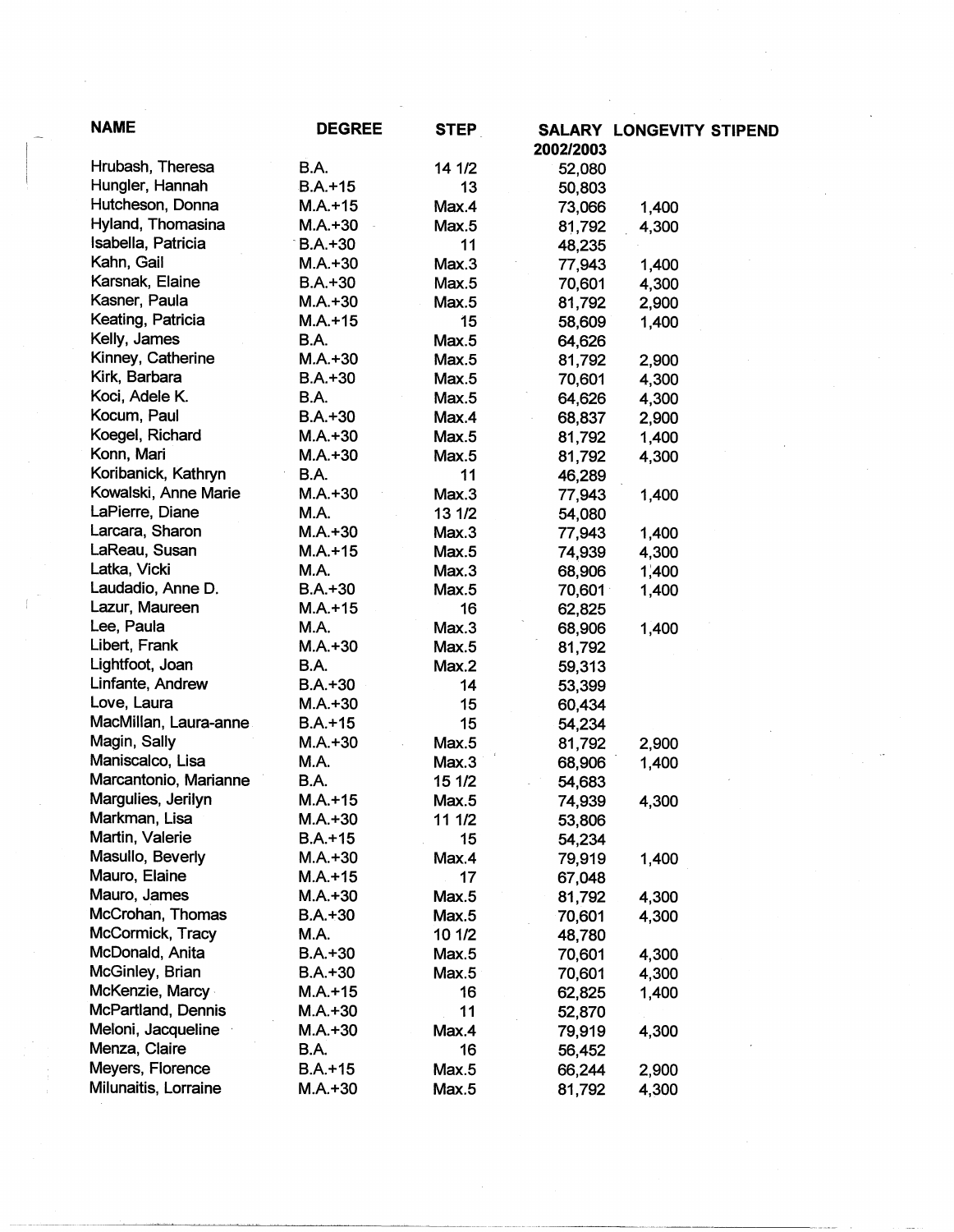| <b>NAME</b>           | <b>DEGREE</b> | <b>STEP</b>   | 2002/2003 | <b>SALARY LONGEVITY STIPEND</b> |     |  |
|-----------------------|---------------|---------------|-----------|---------------------------------|-----|--|
| Moscaritola, Linda    | $B.A.+30$     | Max.2         | 65,329    |                                 |     |  |
| Mullane, Ann Mary     | $M.A.+30$     | 15            | 60,434    |                                 |     |  |
| Murray, Walter        | B.A.          | Max.5         | 64,626    | 4,300                           |     |  |
| Napoli, Ellen         | $M.A. + 15$   | 14            | 56,765    |                                 |     |  |
| Nardiello, Arlene     | $B.A.+30$     | Max.5         | 70,601    | 4,300                           |     |  |
| Naturale, Holly Ann   | $M.A.+30$     | Max.5         | 81,792    | 4,300                           |     |  |
| Neilley, Jeanne V.    | $M.A. + 30$   | Max.5         | 81,792    | 4,300                           |     |  |
| Neri, Susan           | B.A.          | Max.1         | 57,882    |                                 |     |  |
| Noonan, Richard       | M.A.          | 17            | 64,981    |                                 |     |  |
| O'Brien, Marietta     | $M.A.+30$     | Max.3         | 77,943    | 1,400                           |     |  |
| Ohlson, Carl          | $M.A.+30$     | Max.5         | 81,792    | 4,300                           |     |  |
| Ohtaka, Keiko         | $M.A.+30$     | Max.5         | 81,792    | 4,300                           | 300 |  |
| Olivo, Rebecca        | $M.A. + 15$   | 15            | 58,609    |                                 |     |  |
| Olson, Edmund G., Jr. | B.A.          | Max.5         | 64,626    | 4,300                           |     |  |
| O'Mara, Eileen        | B.A.          | 15            | 52,913    |                                 |     |  |
| O'Neill-Wilson, Rita  | <b>M.A.</b>   | 15            | 56,767    |                                 |     |  |
| Orenstein, Arlene     | $M.A. + 30$   | 16            | 64,789    |                                 |     |  |
| Pace, Michael         | B.A.          | Max.5         | 64,626    | 4,300                           |     |  |
| Pagana, Mary          | $M.A. + 15$   | Max.2         | 69,352    |                                 |     |  |
| Pandolfi, Becky       | $M.A.+30$     | Max.3         | 77,943    |                                 | 150 |  |
| Papaleo, Maria        | $M.A.+15$     | 17            | 67,048    |                                 |     |  |
| Parigi, Debra         | $B.A.+30$     | 16            | 58,825    |                                 |     |  |
| Parigi, Stephen       | $M.A. + 30$   | Max.5         | 81,792    | 4,300                           | 150 |  |
| Paschal, Bernice      | $M.A. + 15$   | Max.5         | 74,939    | 2,900                           |     |  |
| Perrone, Carol        | $B.A.+30$     | Max.1         | 64,005    |                                 |     |  |
| Perrotta, Mary Anne   | $M.A.+30$     | Max.5         | 81,792    | 2,900                           |     |  |
| Philp, Julianne       | M.A.          | 13 1/2 p/t .5 | 27,040    |                                 |     |  |
| Pinto, Deborah Ann    | B.A.          | Max.5         | 64,626    | 2,900                           |     |  |
| Pote, Linda           | $M.A.+30$     | Max.5         | 81,792    | 4,300                           |     |  |
| Powell, Robyn         | $M.A.+30$     | 15            | 60,434    |                                 |     |  |
| Rasczyk, Judy         | $B.A. + 15$   | 10            | 45,761    |                                 |     |  |
| Reed, Sharon          | $M.A. + 15$   | Max.3         | 71,090    | 1,400                           |     |  |
| Reilly, Gail          | $M.A.+30$     | Max.3         | 77,943    | 2,900                           |     |  |
| Reilly, Virginia      | B.A.          | 12            | 47,929    |                                 |     |  |
| Restel, Lorraine      | $B.A.+30$     | Max.5         | 70,601    | 1,400                           |     |  |
| Retz, Andrew          | $M.A.+30$     | Max.5         | 81,792    | 4,300                           |     |  |
| Rhein, Monica         | $B.A. + 15$   | Max.3 1/2     | 63,629    | 1,400                           |     |  |
| Rizzo, Carol Ann      | M.A.          | Max.4         | 70,828    |                                 |     |  |
| Rizzuto, Rosann       | $B.A.+15$     | 10            | 45,761    |                                 |     |  |
| Roberts, Moira        | $M.A.+30$     | 13            | 56,615    |                                 |     |  |
| Romaglia, Sharon      | $M.A.+30$     | Max.5         | 81,792    | 2,900                           |     |  |
| Rooney, Susan         | $M.A. + 30$   | Max.5         | 81,792    | 2,900                           |     |  |
| Rossi, Lisa           | M.A.          | 11            | 49,659    |                                 |     |  |
| Rucinski, Peggy       | $B.A.+30$     | Max.2         | 65,329    |                                 |     |  |
| Ruffo, Theresa        | $B.A.+30$     | Max.5         | 70,601    | 4,300                           |     |  |
| Ryan, Gerald          | B.A.          | 10            | 44,648    |                                 |     |  |
| Ryder, Sally Ann      | $M.A. + 30$   | Max.4         | 79,919    | 4,300                           |     |  |
| Sains, Camille        | B.A.          | Max.4         | 62,972    | 4,300                           |     |  |
| SanFillipo, Richard   | $M.A.+30$     | Max.4         | 79,919    |                                 |     |  |

 $\pm$  (

 $\label{eq:2} \frac{1}{\sqrt{2}}\left(\frac{1}{\sqrt{2}}\right)^{2} \left(\frac{1}{\sqrt{2}}\right)^{2}$ 

 $\mathcal{A}_{\mathcal{A}}$